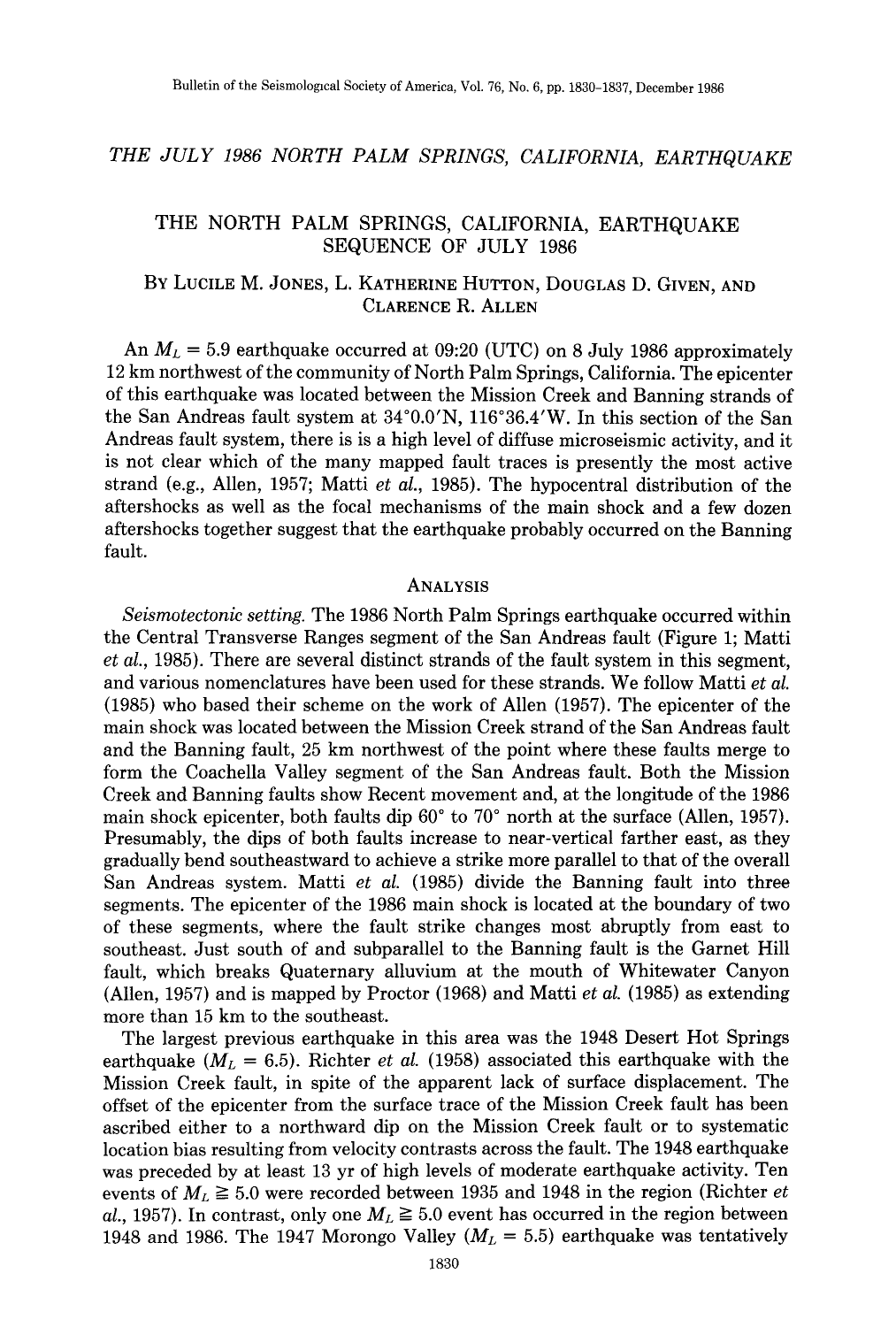

**FIG. 1. A map of the North Palm Springs region showing the seismicity recorded by the southern California seismic network between July 1984 and June 1986. The location of the 8 July 1986 North**  Palm Springs earthquake  $(M_L = 5.9)$  is shown by a star. Fault traces are after Matti *et al.* (1985).

**assigned to the Mission Creek fault by Richter** *et al.* **(1958), abutting the 1948**  rupture zone. The 1944 Kitching Peak sequence  $(M_L = 5.3)$  could be associated with **the Banning fault, on the section adjoining the 1986 rupture area.** 

**Modern microseismic activity changes character near the epicenter of the 1986 main shock (Figure 1). To the west of the epicenter, a high level of seismic activity includes events with depths as great as 22 km concentrated between the Mission Creek and Banning faults (Green, 1983). East of the epicenter, the level of seismic activity is markedly lower, the events are shallower (usually less than 10 km depth), and almost all are located east of the Mission Creek fault.** 

*Data and techniques.* **The main shock and aftershocks of the North Palm Springs sequence were recorded by the 238 stations of the Caltech-U.S. Geological Survey Cooperative Seismic Network in southern California. In addition, eight temporary analog seismic recorders were placed in the field on 9 and 10 July by the U.S. Geological Survey• Approximately 500 P-wave arrival times from these temporary stations have been added to the Caltech-U.S. Geological Survey data set. Threehundred sixty-two of the aftershocks that were recorded between 8 and 31 July have been analyzed using the CUSP processing systtem (Johnson, 1983), including**  most of the  $M_L \geq 3.5$  events from that time. At this early stage of processing, only **some of the recorded aftershocks have been timed and analyzed, although the larger aftershocks were preferentially selected for processing. Thus, no conclusions should be drawn from apparent temporal or magnitude distributions.** 

**All of the phase data (P- and S-wave arrival times) come from the routine processing procedures. All of the earthquakes were relocated using HYPOINVERSE (Klein, 1985) and the velocity model in Table 1. This model was derived as part of a study of focal mechanisms on the San Andreas fault (Jones, 1985) and is based**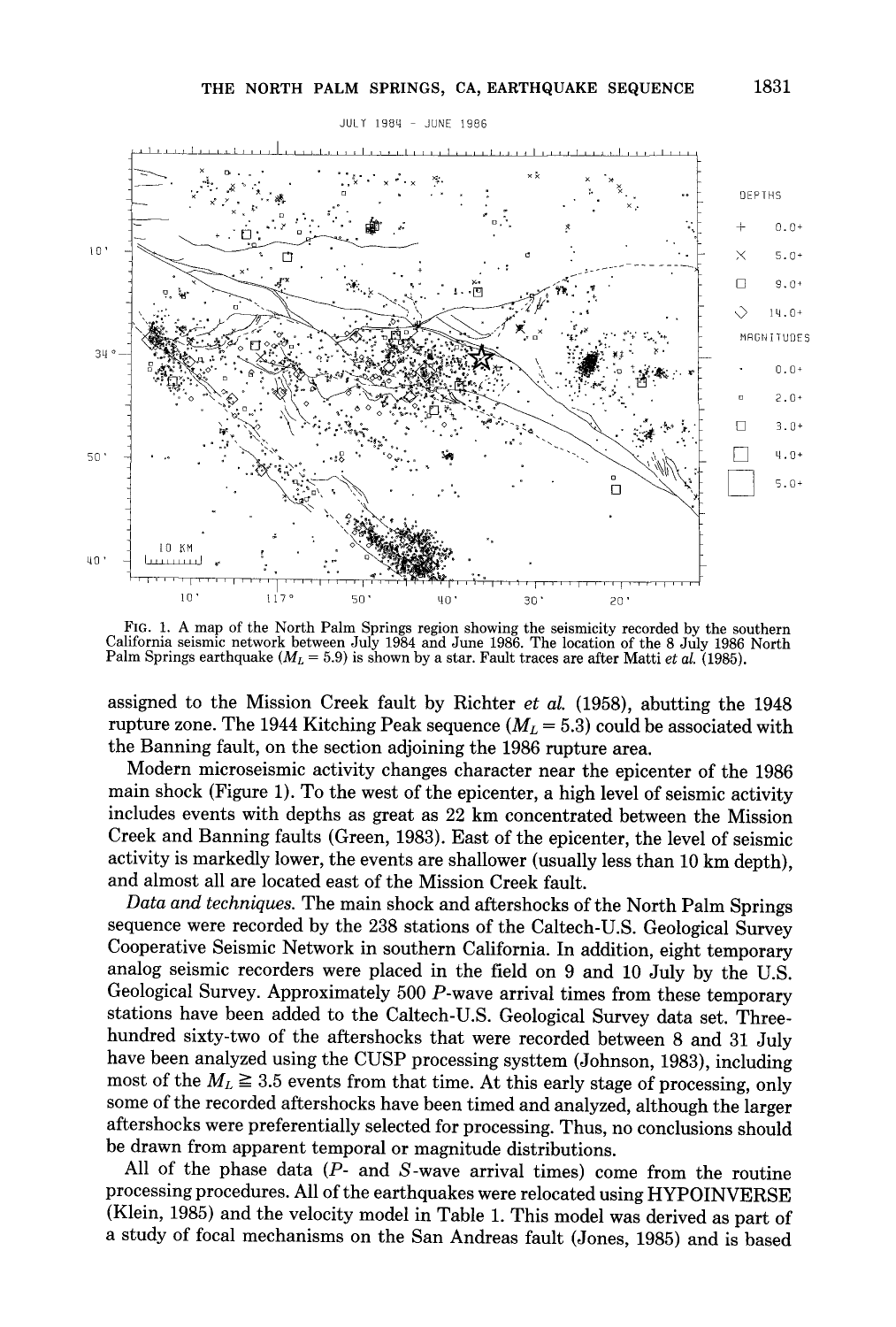**on the results of Hadley and Kanamori (1978). Focal mechanisms for the North Palm Springs aftershocks were determined by the grid searching program FPFIT (Reasenberg and Oppenheimer, 1985) after correcting the polarities of reversed stations with the information of Norris** *et al.* **(1986). The first motions were picked during routine analysis and not rechecked; therefore, these results must be considered preliminary.** 

*Locations.* The  $M_L = 5.9$  North Palm Springs main shock was located at  $34^{\circ}0.0$ N, **116°36.3'W at a depth of 11.3 km. The epicenters of the main shock and the aftershocks that have been processed to date are shown in Figure 2. In map view, the epicenters of the aftershocks form a rough ellipse 16 km long by 9 km wide striking northwest to west-northwest. The ellipse is symmetric around the epicenter**  of the main shock. Several of the largest aftershocks  $(M > 4.0)$  are located at the **ends of the ellipse.** 

| P-Wave   | Depth to Top |
|----------|--------------|
| Velocity | of Layer     |
| (km/sec) | (km)         |
| 5.5      | 0.0          |
| 6.2      | 5.5          |
| 6.7      | 16.0         |
| 7.8      | 32.0         |

TABLE 1



NORTH PALM SPRINGS JULT 198G

Fro. 2. **The epicentral locations of the main shock and located aftershocks of the 8 July 1986 North**  Palm Springs earthquake  $(M_L = 5.9)$ . The line  $A-A$  is the projection line for the cross-section in Figure 3. **Fault traces are alter Matti** *et aL* (1985).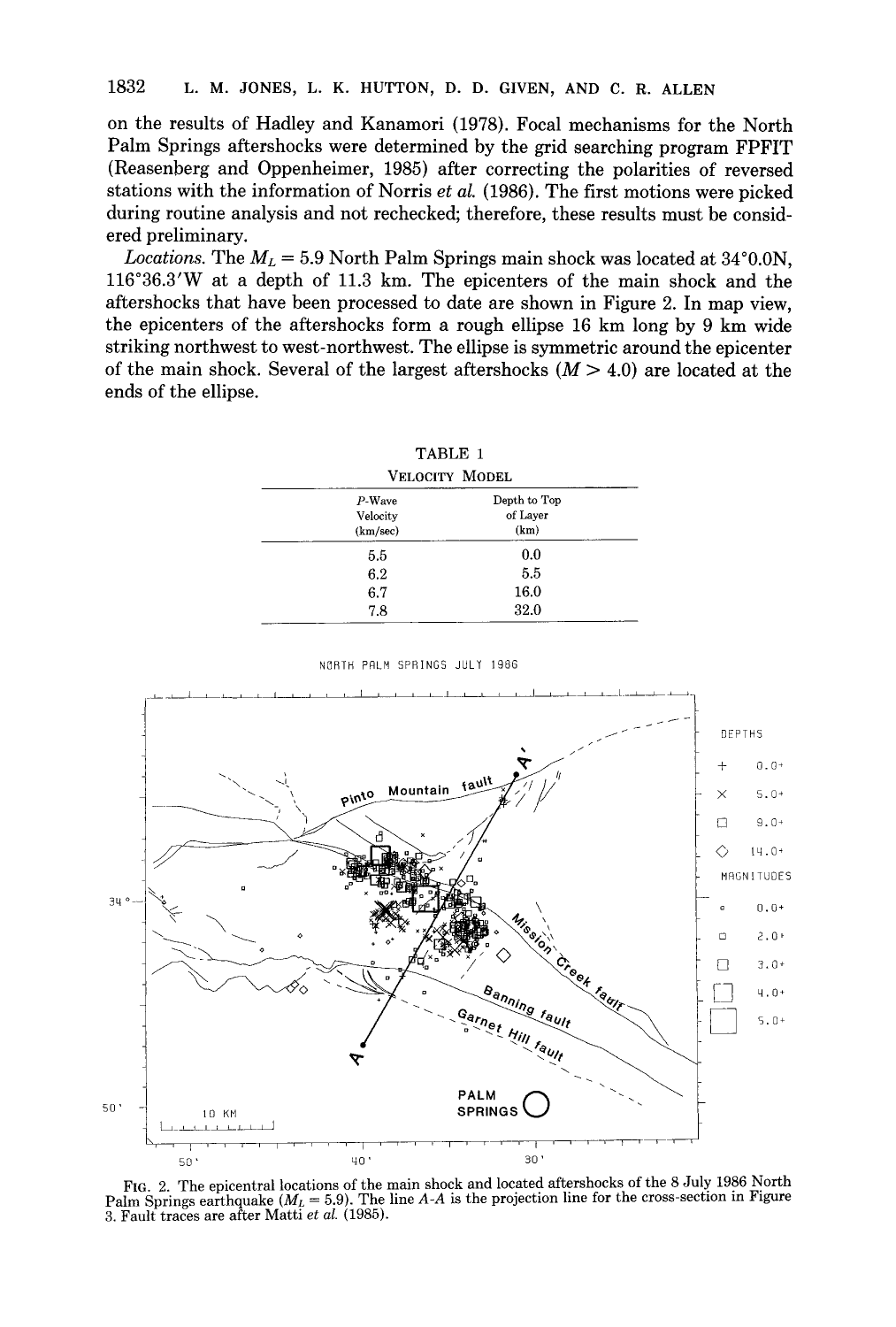The calculated depths of the aftershocks are projected onto a plane trending N30°E in the cross-section of Figure 3. The western and eastern sections of the aftershock zone are plotted separately. Most of the aftershocks are located between 6 and 15 km depth. West of the main shock, the hypocenters cluster onto a plane that dips northeast at approximately  $50^{\circ}$ . At 11.3 km depth, the main shock is in the middle of the hypocentral distribution of the aftershocks. East of the main shock the hypocentral distribution is more diffuse. Preliminary results suggest that the rupture surface, as delineated by the aftershocks, may have a more southerly trend and may dip more steeply  $(60^\circ$  to  $70^\circ)$  east of the main shock. However, a more detailed analysis than is possible here is needed to resolve this question. The largest aftershocks occur both at the shallowest and deepest extents of the aftershock distribution.

The distribution of the aftershocks suggests that the North Palm Springs earthquake ruptured on a surface trending approximately  $N60^{\circ}$ W and dipping about  $50^{\circ}$ to the northeast. The central position of the main shock hypocenter within the hypocentral distribution indicates that the rupture during the main shock was bilateral or circular. The difference in the hypocentral distributions of the aftershocks to the east and west of the main shock suggests that the fault could change both strike and dip at the epicenter of the main shock.

*Focal mechanism.* The focal mechanism determined from first motions for the  $M_L$  = 5.9 main shock is shown in Figure 4. The preferred plane in the focal mechanism trends  $N60^{\circ}$ W and dips north at 45°. The rake on this plane is 180° indicating pure right-lateral strike-slip motion. To test the stability of this solution, it was recomputed using several different velocity models to determine the takeoff angles. In all cases, the rake was  $180^\circ$  (pure right-lateral strike slip), the strike of the northwest-trending plane varied less than  $10^{\circ}$ , and the dip of that plane ranged from  $43^\circ$  to  $50^\circ$ .

The focal mechanisms determined for the analyzed  $M \geq 3.1$  aftershocks are shown in Figure 5. Most of the focal mechanisms determined for the aftershocks have one plane within 30 $^{\circ}$  of the N60 $^{\circ}$ W trending plane of the main shock solution, dipping



FIG. 3. The depths of the main shock and located aftershocks of the 8 July 1986 North Palm Springs earthquake (ML = 5.9) plotted against their projection onto the line *A-A'* shown in Figure 2. The points where the Garnet Hill (GH), Banning (B), and Mission Creek (MC) faults cross *A-A'* are marked. Aftershocks west of the main shock  $(A)$  and east of the main shock  $(B)$  are shown separately.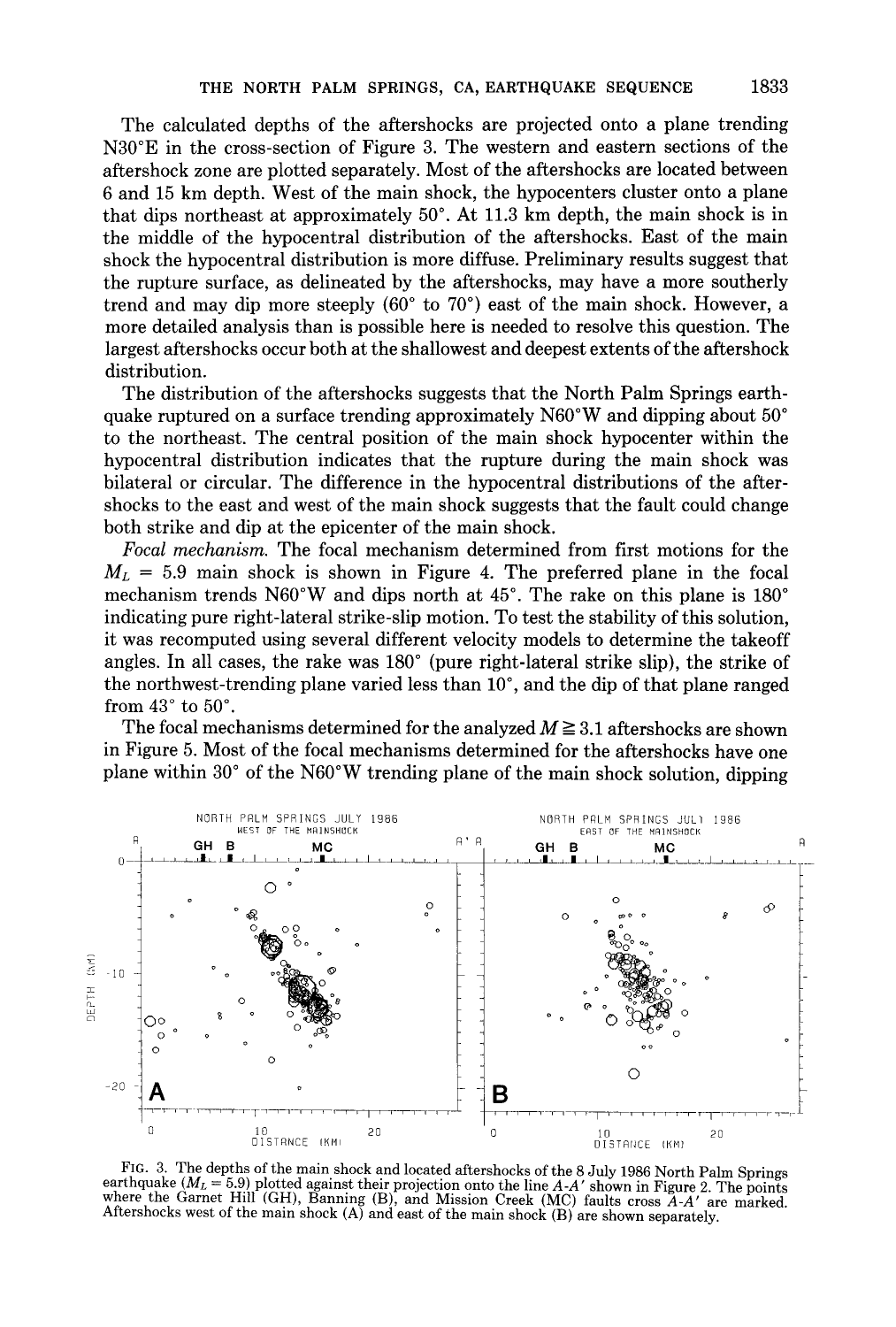850708 g20 M=S.g



AZI-300.O OIPI- LIS°O BAKE= 180.0 14Z2=210.0 OIP2= 90.0

FIG. 4. The focal mechanism of the 8 July 1986 North Palm Springs earthquake ( $M_L$  = 5.9) determined with local first motions. Closed circles represent compressive first motions. Open circles represent dilatational first motions.

between 35 ° and 70 °. The motion on this plane during the aftershocks ranges from pure right-lateral strike-slip as seen in the main shock through oblique right-lateral reverse to almost pure reverse motion. No dependence of the type of focal mechanisms on depth could be seen. Reverse motion is evident in both shallow and deep aftershocks.

## **DISCUSSION**

The North Palm Springs earthquake ruptured a fault trending N60°W and dipping north at 45 ° to 55 °. The first motions of the main shock show right-lateral strike-slip motion on this plane. Focal mechanisms of many of the aftershocks also show a component of oblique reverse motion with the right-lateral strike slip. The focal mechanisms of the aftershocks are similar to single event focal mechanisms determined for small independent earthquakes that occurred in this region during the last decade (Green,-1983; Jones, 1985; Webb and Kanamori, 1985). Although the first motions of the main shock show only strike-slip motion, this is not incompatible with the observation of some reverse component to the motion in teleseismic solutions reported by J. Nabelek (personal communication, 1986). The earthquake could have begun with horizontal motion resulting in the strike-slip local focal mechanism shown here and then developed a vertical component later in the rupture producing a reverse component in the longer period teleseismic solutions.

A recent study of this region by Nicholson *et al.* (1986) has proposed that much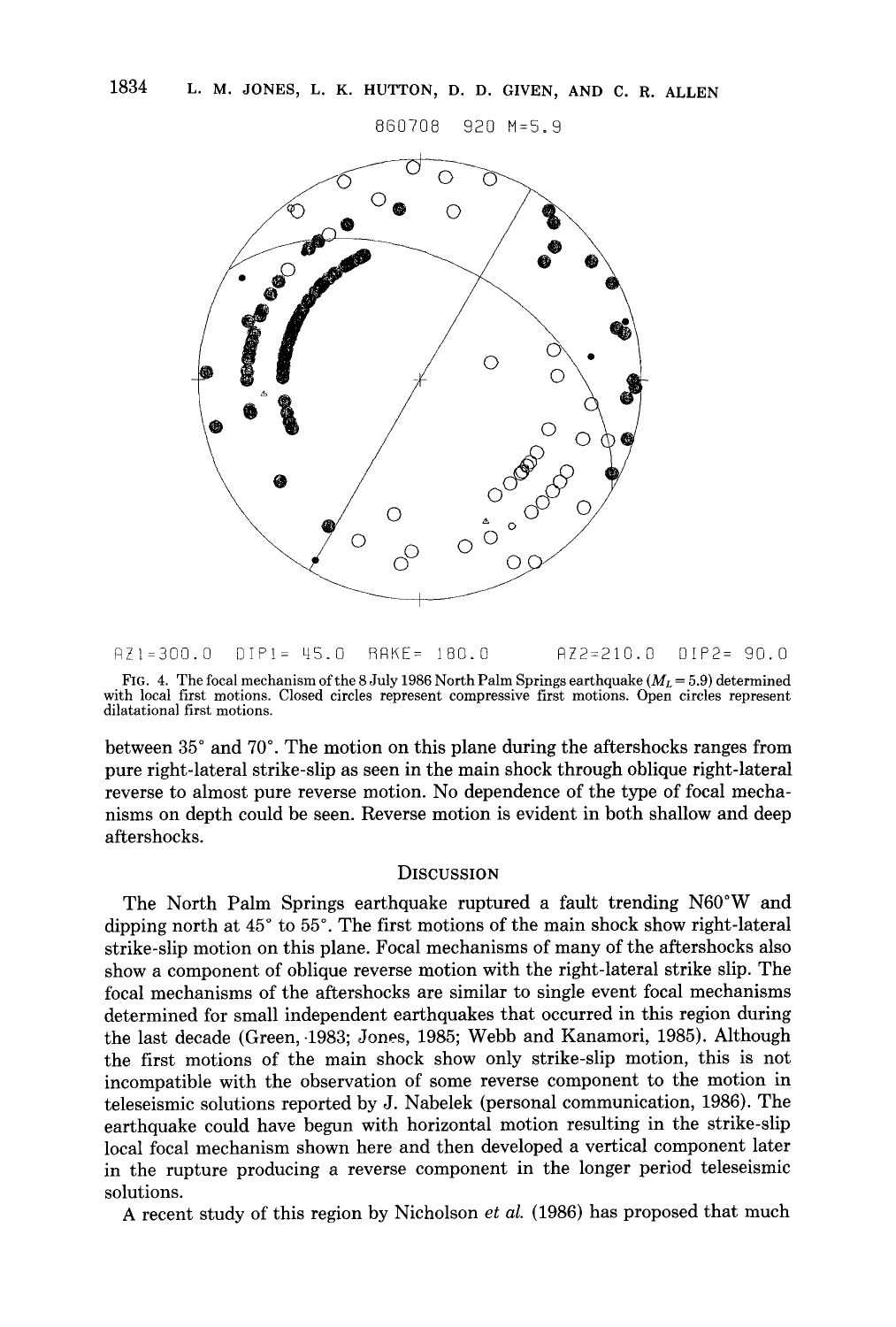#### THE NORTH PALM SPRINGS, CA, EARTHQUAKE SEQUENCE 1835



from local first motions determined by FPFIT. Symbols are as in Figure 4. The depth in kilometers of each aftershock is shown in the *right* of its focal mechanism.

of the modern seismicity results from slip on northeast-trending faults, but it is obvious that the North Palm Springs earthquake occurred on a northwest-trending fault. Nicholson *et al.* (1986) also proposed a decollement surface at 10 to 12 km depth based on variations in the type of faulting seen in composite focal mechanisms. No change in the type of focal mechanism with depth is evident in the aftershocks of this earthquake. There is a gap in the hypocentral distribution west of the main shock at 8 to 9 km depth, but very preliminary locations not included in this letter suggests that this results from the incompleteness of data processing.

From the cross section of Figure 3, taken together with the focal mechanisms, it would be reasonable to project the rupture plane to the ground surface alone either the Banning or the Garnet Hill fault. We think that the Banning fault is the most likely causative structure for this earthquake, in view of the fault's known northerly dip, its demonstrated ongoing creep (Louie *et al.,* 1985), and its regional tectonic importance. On the other hand, in the absence of clear evidence of surficial tectonic displacement during this earthquake (Sharp *et al.,* 1986), it cannot be stated with complete confidence that the earthquake was necessarily related to slip on any mapped fault.

It should be noted that the aftershock zone of the earthquake strikes northwest along its entire 16 km length. The westernmost part of the aftershock zone extends beyond the mapped trace of the Garnet Hill fault but does not change strike to a more easterly orientation as does the Banning fault. This lack of agreement between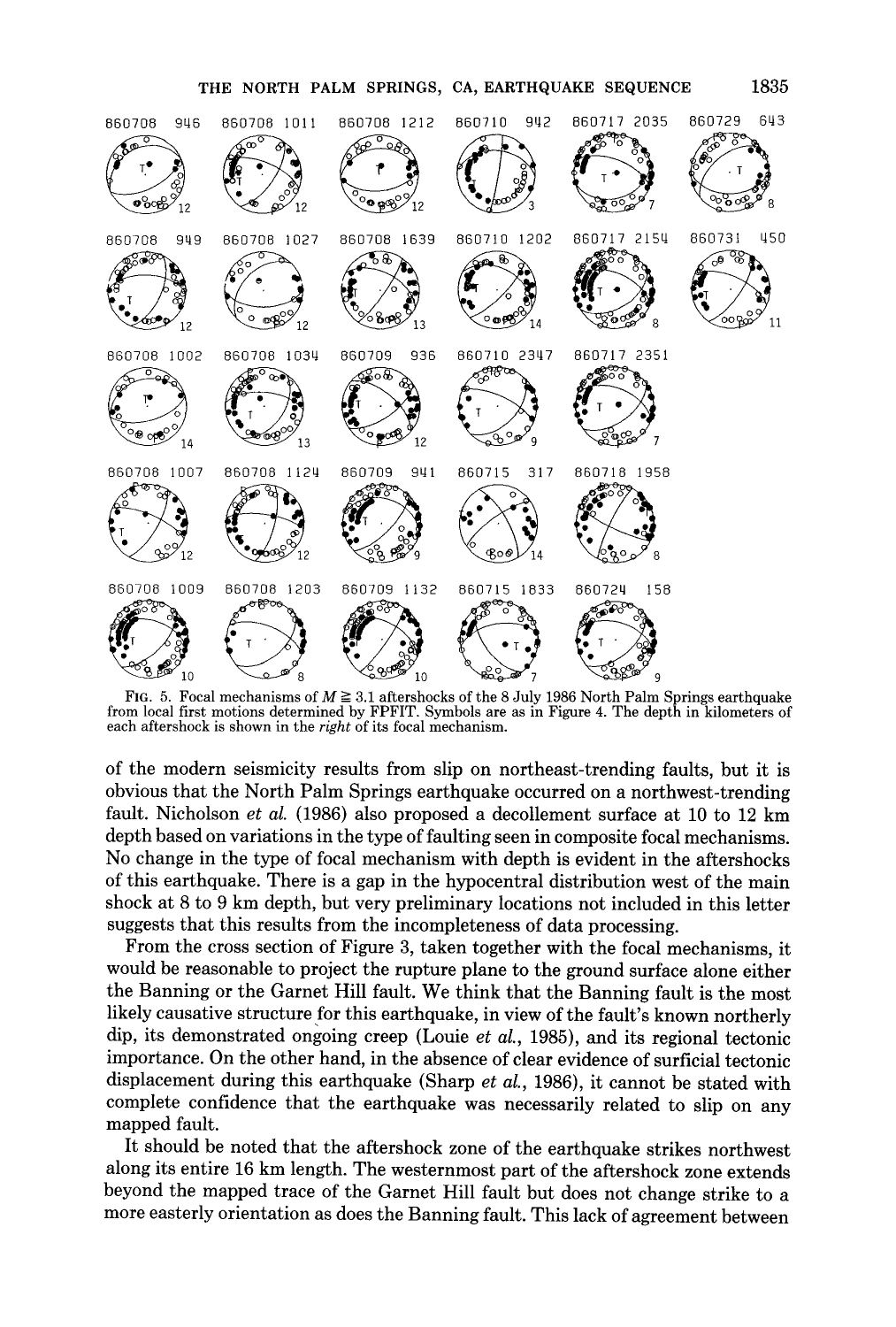**the strike of the aftershock zone and the strikes of mapped faults should be viewed in light of the 6 to 15 km depth range of aftershock hypocenters. It could be that the fault structures at depth are quite different from the surface geology of this region as observed in regions of thrust faulting.** 

**In conclusion, the North Palm Springs earthquake has provided insight into the mechanics of an area of extremely complicated fault geometry. First, it has shown again that strands of the San Andreas fault system can produce moderate earthquakes, so that great earthquakes are not the only possible strain release mechanism in this region. Second, these results demonstrate that strike-slip motion can occur on shallowly dipping faults. It also suggests that the Banning fault does not steepen**  with depth as previously proposed but rather maintains a dip close to 50<sup>°</sup> to a depth **of at least 15 kin. Third, the lack of correlation between trends of the surface faults and the aftershock zones demonstrates the inadvisability of presisming that there must be a direct correlation between surficial geologic features and seismogenic**  structures at depth.

### **ACKNOWLEDGMENTS**

Analysis of this earthquake would have been impossible without the hard work and dedication of the Caltech and U.S. Geological Survey seismic data analysts, Riley Geary, Kathy Watts, Steven Bryant, Robert Norris, and Ruth Hannah. The temporary analog seismic stations were operated in the field by Rob Wesson, Craig Nicholson, John Coakley, and Gonzalo Mendoza of the U.S. Geological Survey. The P-wave arrival times from the temporary stations were supplied by Rob Wesson, Rex Allen, and Craig Nicholson. Egill Hauksson and Susanna Gross of the University of Southern California helped in the preparation of data for analysis. Tom Heaton, Steve Hartzell, and Egill Hauksson supplied critical reviews. Caltech's contributions to this study were funded in part by U.S. Geological Survey Cooperative Agreement No. 14-08-0001-A0257.

### **REFERENCES**

- Allen, C. R. (1957). San Andreas fault zone in in San Gorgonio Pass, southern California, *Bull. Geol. Soc. Am.* 68, 315-350.
- Green, S. M. (1983). Seismotectonic study of the San Andreas, Mission Creek, and Banning fault systems, *M.S. Thesis,* University of California at Los Angeles, Los Angeles, California, 52 pp.
- Hadley, D. and H. Kanamori (1978). Seismic structure of the Transverse Ranges, California, *Bull. Geol. Soc. Am.* 88, 1469-1478.
- Johnson, C. E. (1983). CUSP--Automated processing and management for large, regional seismic networks (abstract), *Earthquake Notes* 54, 13.
- Jones, L. M. (1985). Focal mechanisms and state of stress on the San Andreas fault in southern California, *Trans. Am. Geophys. Union* 66, 953.
- Klein, F. W. (1985). User's Guide to HYPOINVERSE, a program for VAX and PC350 computers to solve for earthquake locations, *U.S. Geol. Surv., Open-File Rept. 85-515,* 24 pp.
- Louie, J. N., C. R. Allen, D. C. Johnson, P. C. Haase, and S. N. Cohn (1985). Fault slip in southern California, *Bull. Sevsm. Soc. Am.* **75,** 811-833.
- Matti, J. C., D. M. Morton, and B. F. Cox (1985). Distribution and geologic relations of fault systems in the vicinity of the Central Transverse Ranges, southern California, *U.S. Geol. Surv., Open-File Rept. 85-365,* 23 pp.
- Nicholson, C., L. Seeber, P. Williams, and L. R. Sykes (1986). Seismicity and fault kinematics through the Eastern Transverse Ranges, California: block rotation, strike-slip faulting and low angle thrusts, *J. Geophys. Res.* 91, 4891-4908.
- Norris, R., C. E. Johnson, L. M. Jones, and L. K. Hutton (1986). The Southern California Network Bulletin, *U.S. Geol. Surv., Open-File Rept. 86-96,* 31 pp.
- Proctor, R. J. (1968). Geology of the Desert Hot Springs-Upper Coachella Valley area, California, *Cah/ornia Division of Mines and Geology Special Report 94,* 50.
- Reasenberg, P. and D. Oppenheimer (1985). FPFIT, FPPLOT and FPPAGE: Fortran computer programs for calculating and displaying earthquake fault-plane solutions, *U.S. Geol. Surv., Open-File Rept. 85-739,* 46 pp.
- Richter, C. F., C. R. Allen, and J. M. Nordquist (1958). The Desert Hot Springs earthquakes and their tectonic environment, *Bull. Seism. Soc. Am.* 48, 315-337.